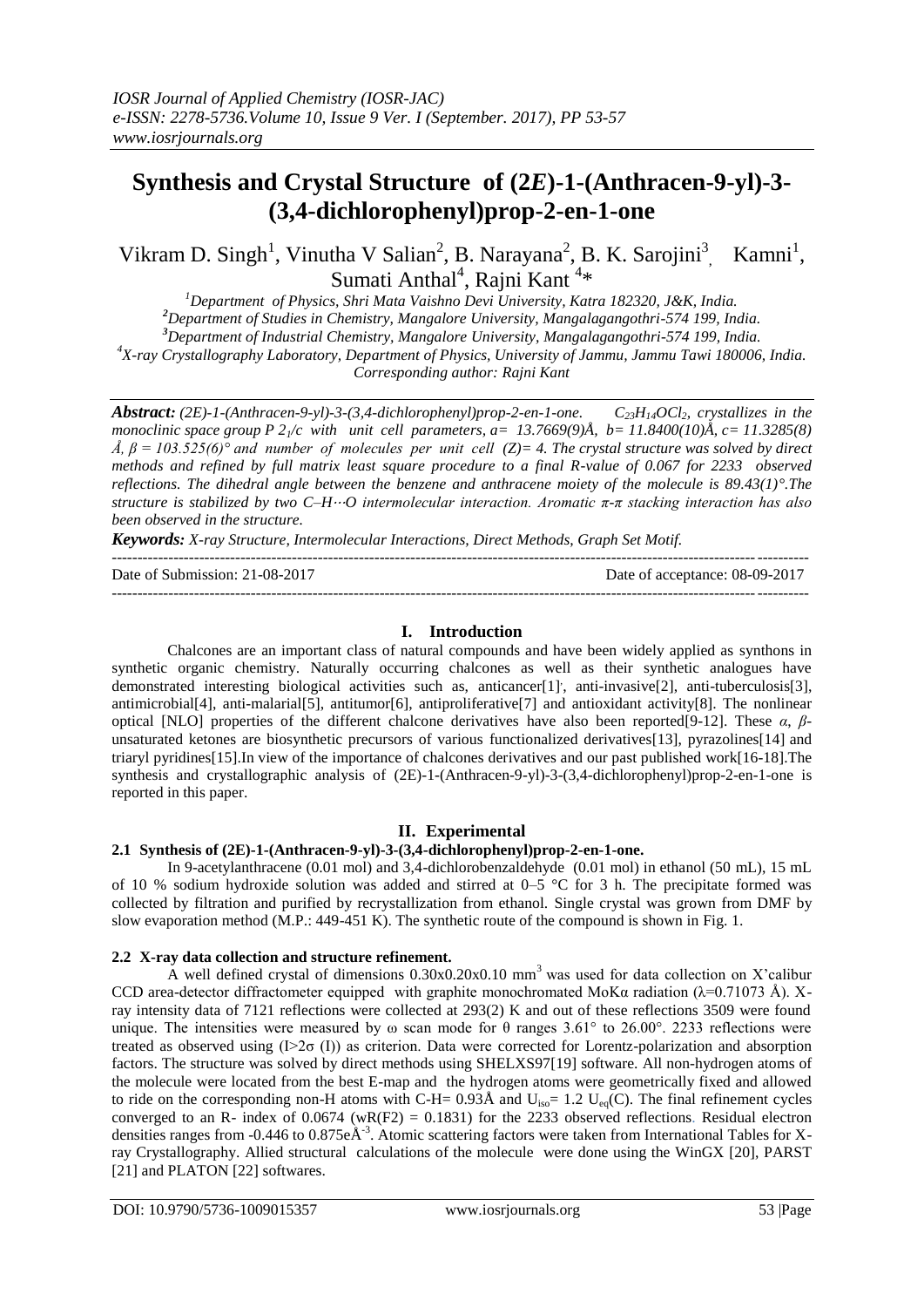Crystallographic information has been deposited to Cambridge Crystallographic Data Centre with CCDC number 1508193. This data can be obtained free of charge at Cambridge Crystallographic Data Centre via *www.ccdc.cam.ac.uk/data\_request/cif.*

### **III. Results And Discussion**

The molecular structure containing atomic labeling is shown in Fig. 2 (ORTEP)[23] and the packing diagram is shown in Fig. 3 (PLATION)[22]. The molecule consists of a benzene and anthracene moiety. The structural parameters, including bond distances and angles of the molecule lie within the normal range [24] and are in good agreement with some related structures [25]. The anthracene and benzene rings are essentially planar with maximum deviation (0.0576) Å observed for C8 [anthracene ring] atom and (-0.0049) Å corresponding to C18 [benzene ring] atom. The double bonds C16=C17 and C15=O are confirmed by their respective distances of 1.321(5) Å and 1.218(4) Å, respectively. These values are also consistent with corresponding ones observed in some related structures[25-27]. The anthracene ring system (C1–C14) is twisted at the C11–C15 bond from the (2*E*)-1-(Anthracen-9-yl)-3-(3,4-dichlorophenyl)acrylaldehyde moiety with the torsion angle [C12—C11— C15—C16] of 93.4(4)°. The benzene and anthracene moiety (C18-C23 and C1-C14 respectively) forms a dihedral angle of 89.43(1)° which makes them inclined at right angles to each other. The oxygen (O) atom attached to carbon atom (C15) adopts the + *anti-clinical* and – *syn-clinical* conformation with torsion angles (O-C15-C11-C10) 91.0(4)˚ and (O-C15-C11-C12) -86.4(4)˚ respectively. Molecular packing in the unit cell viewed down the *b*-axis is shown in Fig. 3. The structure is stabilized by the two C–H⋅⋅⋅O intermolecular interactions, where  $\degree$ O' act as a bifurcated acceptor to C17(via H17) and C23(via H23) atoms (Fig 4.). In the molecular packing, the adjacent molecules are interconnected through C17–H17⋅⋅⋅O and C23–H23⋅⋅⋅O hydrogen bond and  $\pi$ -π interactions. Details of intermolecular hydrogen bonding and  $\pi$ -π interactions are given in Table 3 and 4, respectively.

### **IV. Figures And Tables**



**Figure 1.** Synthesis of (2*E*)-1-(Anthracen-9-yl)-3-(3,4-dichlorophenyl)prop-2-en-1-one.



Figure 2. ORTEP view of molecules with displacement ellipsoids drawn at 40% probability level. H atoms are shown as small spheres of arbitrary radii.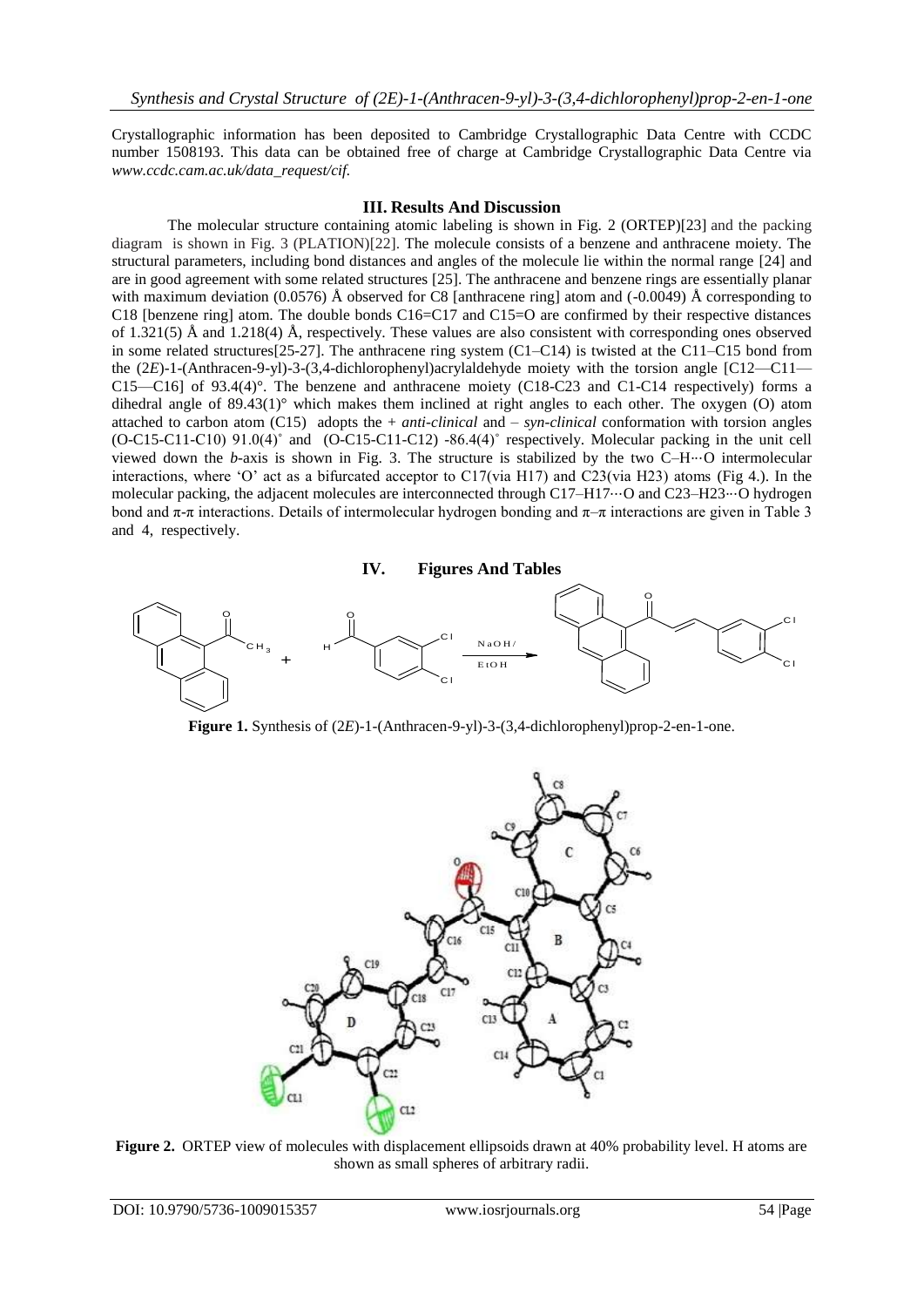

**Figure 3.** Packing viewed down the *b-axis*.



**Figure 4.** View of bifurcated (acceptor) hydrogen bond and  $R_2^1(6)$  ring motif.

| <b>CCDC</b> Number               | 1508193                    |  |  |  |
|----------------------------------|----------------------------|--|--|--|
| Crystal size                     | 0.30x0.20x0.10mm           |  |  |  |
| Empirical formula                | $C_{23}H_{14}Cl_2O$        |  |  |  |
| Formula weight                   | 377.24                     |  |  |  |
| Radiation, wavelength            | ΜοΚα, 0.71073              |  |  |  |
| Unit cell dimensions             | $a=13.7669(9)$ Å,          |  |  |  |
|                                  | $b=11.8400(10)$ Å,         |  |  |  |
|                                  | $c=11.3285(8)$ Å.          |  |  |  |
| Crystal system                   | Monoclinic                 |  |  |  |
| Space group                      | P2 <sub>1</sub> /c         |  |  |  |
| Unit cell volume                 | $1795.3(2)$ Å <sup>3</sup> |  |  |  |
| No. of molecule per unit cell, Z | 4                          |  |  |  |
| Absorption coefficient           | $0.370$ mm <sup>-1</sup>   |  |  |  |
| F(000)                           | 776                        |  |  |  |

**Table 1.** Crystal data and other experimental details.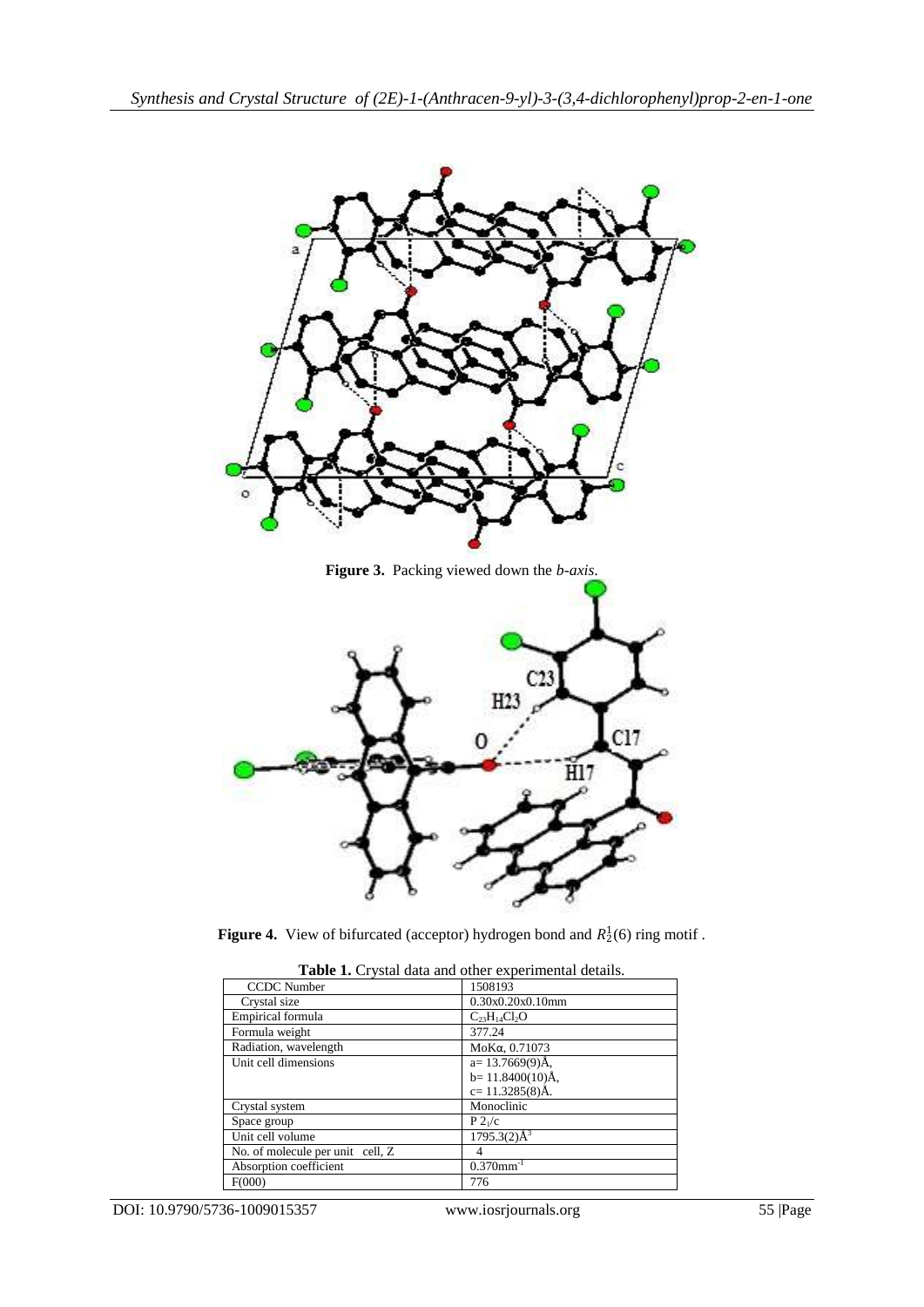| $\Theta$ range for entire data collection | $3.61 < \theta < 26.00$            |
|-------------------------------------------|------------------------------------|
| Range of indices                          | $-12 < h < 16$                     |
|                                           | $-12 < k < 14$                     |
|                                           | $-13 \le l \le 12$                 |
| Reflection collected/unique               | 7121/3509                          |
| Reflection observed $(I > 2\sigma(I))$    | 2233                               |
| R int                                     | 0.0313                             |
| R sigma                                   | 0.0567                             |
| No. of parameter refined                  | 235                                |
| Final R                                   | 0.0674                             |
| wR(F2)                                    | 0.1831                             |
| Goodness-of-fit                           | 1.042                              |
| Final residual electron density           | $-0.446$ to 0.875 eÅ <sup>-3</sup> |

**Table 2.** Selected bond lengths ( $\hat{A}$ ), bond angles ( $\degree$ ) and torsion angles ( $\degree$ ) for non hydrogen atoms (e.s.d.'s are given in parentheses)

| <b>Bond lengths</b>              |          | <b>Bond angles</b>                                           |          | <b>Torsion angles</b>                                              |             |
|----------------------------------|----------|--------------------------------------------------------------|----------|--------------------------------------------------------------------|-------------|
| $O-C15$                          | 1.218(4) | C <sub>12</sub> -C <sub>11</sub> -C <sub>15</sub>            | 119.1(3) | O-C15-C11-C12                                                      | $-86.4(4)$  |
| $C11-C15$                        | 1.514(5) | C <sub>15</sub> -C <sub>10</sub> -C <sub>11</sub>            | 119.4(3) | C11-C15-C16-C17                                                    | $-6.1(6)$   |
| C <sub>17</sub> -C <sub>18</sub> | 1.460(5) | C11-C12-C13                                                  | 123.4(4) | C <sub>16</sub> -C <sub>17</sub> -C <sub>18</sub> -C <sub>19</sub> | 6.2(6)      |
| $C15-C16$                        | 1.447(6) | $O-C15-C16$                                                  | 121.7(4) | C <sub>16</sub> -C <sub>17</sub> -C <sub>18</sub> -C <sub>23</sub> | $-174.6(3)$ |
| $C16-C17$                        | 1.321(5) | O-C15-C11                                                    | 118.3(4) | C18-C23-C22-CL2                                                    | 179.9(3)    |
| $C11-C10$                        | 1.402(5) | $C22-C21-CL1$                                                | 120.6(4) | C <sub>23</sub> -C <sub>22</sub> -C <sub>21</sub> -C <sub>L1</sub> | 178.7(3)    |
| $C21-CL1$                        | 1.726(4) | C <sub>23</sub> -C <sub>22</sub> -C <sub>L<sub>2</sub></sub> | 118.8(3) | $O-C15-C11-C10$                                                    | 91.0(4)     |
| $C22-CL2$                        | 1.700(4) | C <sub>20</sub> -C <sub>21</sub> -C <sub>L1</sub>            | 119.8(3) | C <sub>16</sub> -C <sub>15</sub> -C <sub>11</sub> -C <sub>10</sub> | $-89.2(4)$  |
| $C18-C23$                        | 1.394(5) | C <sub>21</sub> -C <sub>22</sub> -C <sub>L<sub>2</sub></sub> | 121.4(3) | CL1-C21-C20-C19                                                    | $-179.1(3)$ |

**Table 3.** Hydrogen bonding geometry ( e.s.d.'s in parentheses).

| $D-HA$                  | $D-H(A)$ | ັ<br>$\mathbf{v}$<br>$H_{\bullet\bullet\bullet}A(A)$ | DA(A)           | (0)<br>$D-HA($  |
|-------------------------|----------|------------------------------------------------------|-----------------|-----------------|
| $C17-H17O$<br>$\cap$ 1  | 0.93     | ر ر. ب                                               | 0.410(4)        | --<br>1 J J     |
| $C23-H23O$<br>$\bigcap$ | 0.93     | 2.54                                                 | 307(5)<br>، ر … | $\sim$<br>1 J J |

Symmetry code: (i)  $x, 1/2-y.1/2+z$ .

| <b>Table 4.</b> Occordied y of $\mu$ - $\mu$ interactions      |                                                |         |             |       |       |
|----------------------------------------------------------------|------------------------------------------------|---------|-------------|-------|-------|
| CglCgl                                                         | .CgJ (Å)<br>$\Im$ g $\operatorname{I}_{\dots}$ | CglP(A) | $\alpha$ (° | B(°)  | ΔIA   |
| Cg1Cg3 <sup>T</sup>                                            | 3.8620(27)                                     | 3.498   | 2.73        | 23.89 | 1.636 |
| Cg2Cg2 <sup>1</sup>                                            | 3.8108(22)                                     | 3.460   | 0.03        | 24.77 | 1.597 |
| Cg3Cg1'                                                        | 3.8620(27)                                     | 3.531   | 2.73        | 25.09 | 1.564 |
| $\gamma$ <sub>24</sub> <sup><math>\text{u}</math></sup><br>Cg4 | 3.7446(23)                                     | 3.487   | 0.02        | 21.39 | .364  |

**Table 4.** Geometry of π-π interactions\*

Symmetry code: (i)  $1-x$ ,  $-y$ ,  $1-z$  (ii)  $-x$ ,  $1-y$ ,  $1-z$ 

\* Cg1,Cg2, Cg3 and Cg4 represents the centre of gravity of the ring A,B,C and D.

## **V. Conclusions**

Synthesis of (2E)-1-(Anthracen-9-yl)-3-(3,4-dichlorophenyl)prop-2-en-1-one led to the *s*ingle crystal grown from DMF by slow evaporation technique (M.P.: 449-451 K) and the molecular and crystal structure was determined using single crystal X-ray diffraction techniques. The structure was refined to final R-factor of 0.067. The dihedral angle  $[89.43(1)^\circ]$  between the benzene and anthracene moiety makes them held at right angles to each other. The structure is stabilized by few C–H⋅⋅⋅O and  $\pi$ – $\pi$  intermolecular interactions.

#### **Acknowledgements**

RK acknowledges the financial support received under DST Project No. EMR/2014/000467

## **References**

- [1] C.W. Mai, M. Yaeghoobi, N. Abd-Rahman, Y.B. Kang, and M.R. Pichika, Chalcones with electron-withdrawing and electron- donating substituents: anticancer activity against trail resistant cancer cells, structure-activity relationship analysis and
- regulation of apoptotic proteins, Eur. J. Med. Chem., 77, 2014, 378-387. [2] S. Mukherjee,V. Kumar, A.K. Prasad ,H.G. Raj, M.E. Bracke, C.E. Olsen, S.C. Jain and V.S. Parmar, Synthetic and
- biological activity evaluation studies on novel 1,3-diarylpropenones, Bioorg. Med. Chem., 9**,** 2001, 337–345.
- [3] Y.M. Lin, Y. Zhou, M.T. Flavin, L.M. Zhou, W. Nie and F.C. Chen, Chalcones and flavonoids as anti-tuberculosis agents, Bioorg. Med. Chem., 10**,** 2002, 2795–2802.
- [4] S.N. Lopez, M.V. Castelli, S.A. Zacchino, J.N. Dominguez, G. Lobo, C.C Jaime, J.C.G. Cortes, J.C. Ribas, C. Devia, M.R. Ana and D.E. Ricardo, In vitro antifungal evaluation and structure-activity relationships of a new series of chalcone derivatives and synthetic analogues, with inhibitory properties against polymers of the fungal cell wall, Bioorg. Med. Chem., 9, 2001, 1999–2013.
- [5] A. Agarwal, K. Srivastava, S.K. Puri and P.M.S. Chauhan, **s**ynthesis of 2,4,6-trisubstituted pyrimidines as antimalarial agents, Bioorg. Med. Chem., 13, 2005, 4645–4650.